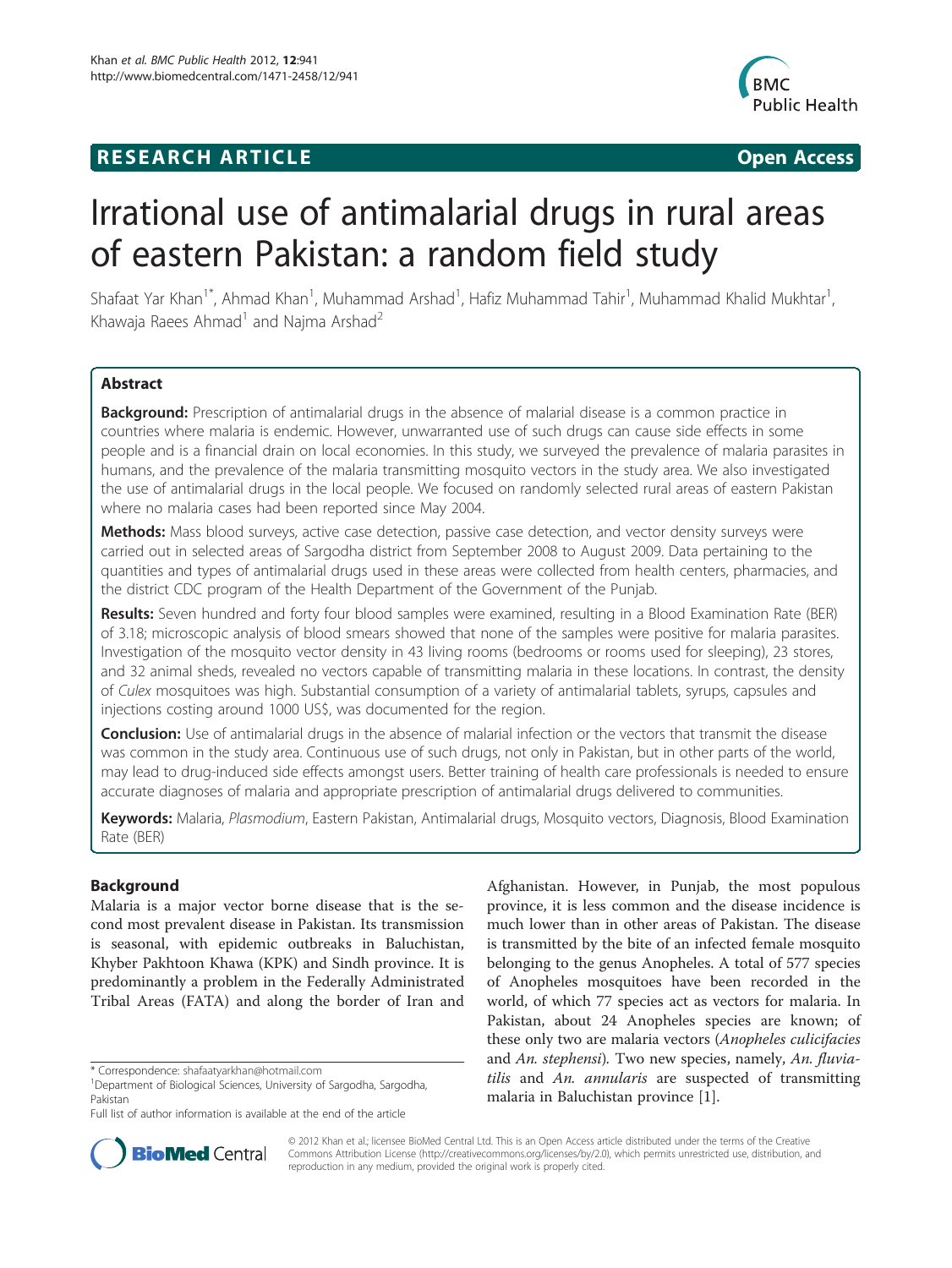Common symptoms of malaria include high fever, shivering, anemia, joint pain, vomiting and retinal damage. Health care professionals generally use these symptoms to diagnose malaria [\[2](#page-5-0)]. In addition, all pyrexia of unknown origin (PUO) with or without the above mentioned symptoms are generally treated as malaria when patients do not respond to antibiotics (and in the absence of a laboratory confirmed diagnosis).

For effective malaria control in Pakistan, professional bodies must work within clear public health guidelines, have adequate funding, and the support of opinion leaders, especially the government [\[3](#page-5-0)]. Two species of malaria parasite, Plasmodium vivax and P. falciparum cause malaria in Pakistan. P. vivax is the most common species, constituting approximately 76% of diagnosed cases, out of 104, 454 confirmed cases, while the remaining 24% are due to P. falciparum, which causes the most dangerous form of the disease [[1](#page-5-0),[4](#page-5-0)].

A large number of anti-malarial drugs are used to treat malaria all over the world. However, dose-related side effects include vomiting, nausea, (quinine, Mefloquine) fatigue, anorexia, dizziness, pulmonary toxicity (Mefloquine), neuropsychiatric effects (Mefloquine and Chloroquine), effects on the retina, blindness, (quinine), and neurotoxicity targeting mainly the auditory and vestibular pathway (artemisinin in combination with Mefloquine) [\[5](#page-5-0)-[12\]](#page-5-0). Inappropriate use of antimalarial drugs by clinicians, general practitioners and health facilities is a common practice in many developing countries like Pakistan [[13-15](#page-5-0)]. The problem is mainly related to a lack of training, and an absence of proper treatment guidelines and diagnostic facilities, especially in rural areas. Therefore, in areas where clinicians have no access to laboratory facilities, treatment is based mainly on clinical symptoms, which leads to overdiagnosis of malaria and excessive use of antimalarial drugs [[16\]](#page-5-0). Mannan et al., [[17\]](#page-5-0) reported that 22.4% of patients treated with antimalarial drugs at health facilities in Khartoum, Sudan, did not present with fever, nor reported an attack of fever before presenting themselves for treatment; in addition, 35.4% of patients treated with antimalarials had malaria parasite negative blood films. Irrational prescription of antimalarial drugs, without laboratory confirmation of malarial disease, has also happened in Lahore, the second largest district of Pakistan (population > eight million); this observation provided the impetus to conduct the present study. While working for the communicable disease control program in the Lahore district, no evidence of malarial vectors or parasites were recorded (unpublished data) in most parts of the district; nevertheless, antimalarial use was observed on a large scale.

The objective of the present work was to study the prevalence of malaria, the vectors that transmit it, and the use of antimalarial drugs in randomly selected rural areas of the Sargodha district in the eastern part of the country that has seen no malaria cases since May 2004 (monthly surveillance data of CDC, Punjab 2004–08).

# **Methods**

# Site selection

The selected area for the study was the union council (UC) # 125 in the Sargodha district of Pakistan. This UC is a thickly populated rural area comprising six villages with a total population of 23,359. This area is a vast agricultural landscape with an organized irrigation system consisting of channels, canals and tributaries. This UC is a central point for the surrounding areas and therefore has a good number of health facilities, consisting of one public sector Rural Health Centre (RHC), two private hospitals, 4 clinics with physicians and 20 quacks. A quack is an unqualified person that works in a rural area and has experience of working with a physician, after which he starts to prescribe or sell medicines to people. He has no diagnostic skills, nor access to diagnostic facilities. Quacks often work in areas where people have no qualified health care personal available to them or are too poor to pay a qualified physician. All the health facilities mentioned above do not have microscopes or rapid diagnostic tests for malaria diagnosis except RHC, where facility of microscopy was available but cannot be used because of a lack of trained staff.

This area was randomly selected for study from areas where no cases have been reported for more than four years according to the monthly surveillance data from the CDC Program, Health Department Government of the Punjab. The present study is a small-scale preliminary study conducted in a small geographical area that has not been investigated previously.

#### Blood sampling

Three methods of blood sampling were used to collect blood samples for detection of human malaria parasites:

- i. Mass Blood Survey (MBS).
- ii. Passive Case Detection (PCD) at health facilities.
- iii. Active Case Detection (ACD) through house-tohouse visits.

Blood samples were collected from September 2008 to August 2009. For MBS, 9 Government and 12 private schools were selected from the six villages within the UC. The blood samples were collected from all of the children and students who had a fever or history of fever attacks with symptoms of chills, headache and other malaria symptoms during the previous month. ACD was carried out by house-to-house visits to collect blood samples from suspected malaria cases. All houses were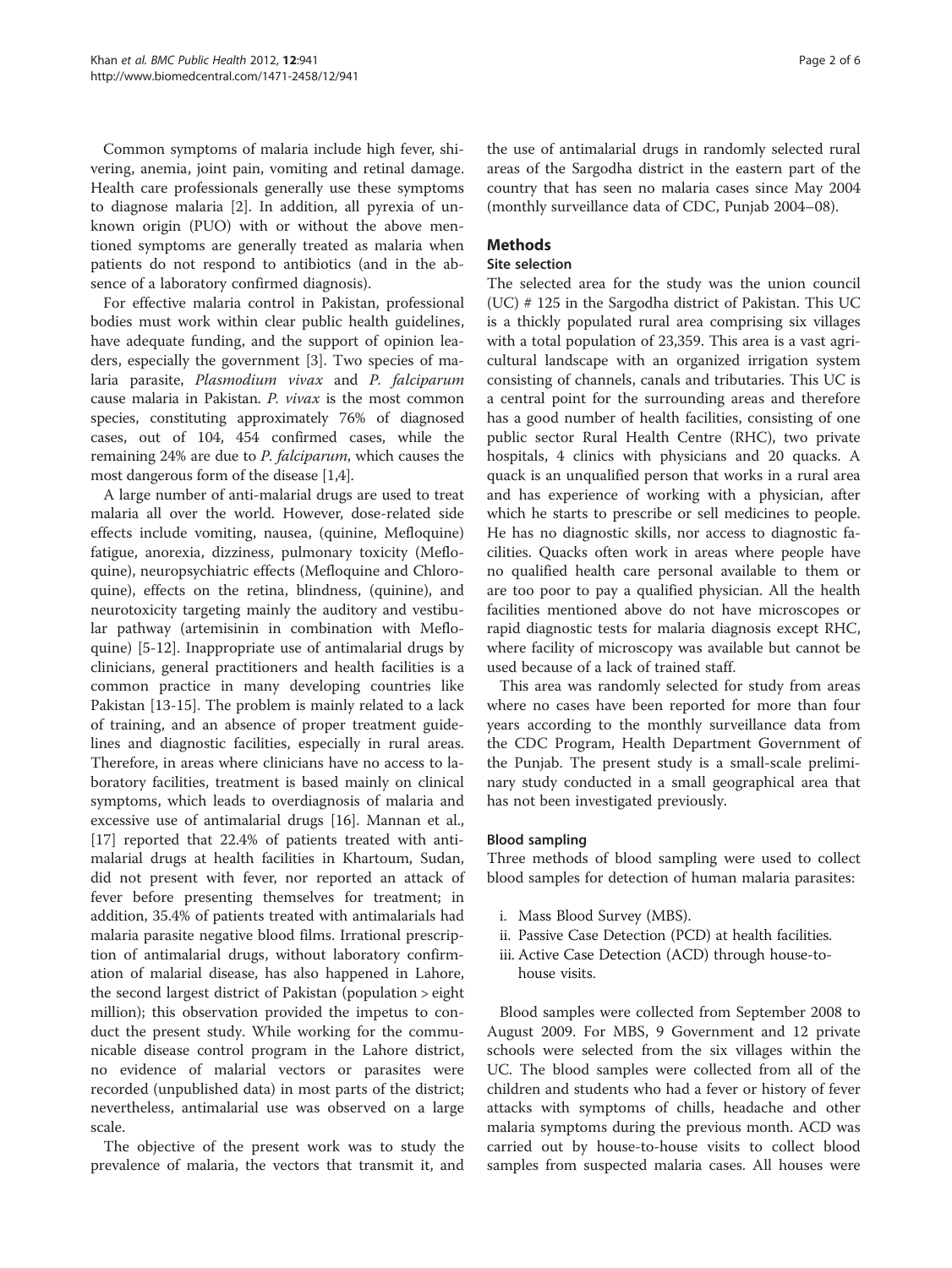visited in the area for this purpose. Health facilities were visited regularly (average twice a week) during the study period for PCD. We obtained the assistance of health care professionals, health facility and clinic owners, and quacks, which was needed for blood sample collection from patients who attended the facility to seek treatment for fevers with chills and headache (pyrexia of unknown origin). The sample size was calculated at a 95% confidence level with a 5% confidence interval at the worst disease incidence of 0 to 3.535. Through use of the above sampling methods, we were able to keep the study area under continuous surveillance during the entire study period. This ensured that blood smears were collected from all of the suspected cases of malaria, alongside those cases that were diagnosed and treated by the physicians, health care providers, and quacks. The blood films were prepared and examined using standard World Health Organization (WHO) protocols for detection of Plasmodium spp. Slides were screened using a 100× objective, and 100 fields examined for the presence of malaria parasites The method used to screen the slides (i.e., the pattern of movement used by each of the slide readers) is shown in Figure 1. The slides were read three times, starting with scientists with expertise in microscopy who read the slides twice, each times using a different reader that was blind to the results obtained by the first reader. In addition, senior microscopists from the Provincial Reference Laboratory of the CDC program in the Punjab performed an additional blind reading. The Blood Examination rate (BER) was calculated using the following formula as provided by TAMA and DOMC [\[1](#page-5-0)], where  $BER = total$  slides made/total population  $\times 100$ .



#### Vector density

To study the vector density in the selected area, adult mosquito collections were carried out in the morning, twice a month in all of the six villages. Mosquitoes were collected from bedrooms that had been slept in the previous night (insecticide treated bed nets were not used in these rooms or houses), animal sheds, and stores following standard WHO protocols and guidelines [[18](#page-5-0)]. A pyrethrum spray catch method was used with white spreadsheets [\[19\]](#page-5-0). Although the method is suitable for collecting mosquitoes, it causes a lot of disruption to the household occupants during such collections. Mosquito identification was carried out using the identification key of National Institute of Malaria Research and Training (NIMRT) Lahore, a sub office of National Institute of Health, Pakistan.

#### Data on antimalarial drug use

Data about the types and doses of anti-malarial drugs used for the treatment of malaria in the area were collected. To achieve this, a data analysis tool was designed. Twelve pharmacies were included in the study. The owners of these pharmacies were interviewed to obtain data about the quantity of antimalarial drugs used in that area as they were the main source of antimalarial drugs for the population. Data about the antimalarial drugs that were sold at each pharmacy or dispensed by practitioners during the study period were also collected. At the start of the study, the pharmacy owners were requested to provide information regarding the sales volumes of the different types of antimalarial drugs (i.e., tablets, capsules, syrup, and injectable drugs). Pharmacy owners were requested to provide regular updates on a monthly basis during the study period. The same data were collected from health facilities and the public sector, i.e., from the RHC and district CDC program, both of which were purchasing antimalarial drugs from the government medical store depot. The ethics committee department of the Biological Sciences University of Sargodha duly approved the study and its design.

#### Results

# Malaria parasite incidence

A total of 744 blood samples were collected (496 males, 248 females); from this, the blood examination rate (BER) of the total study population was calculated 3.18. The microscopy results showed no malaria parasites in the population; therefore, the malaria Parasite Incidence (PI) during the 12 months study period was zero (Table [1](#page-3-0)). Among those that attended the health facility, nobody was tested for malaria using Rapid Diagnostic Test (RDT) methods or microscopy because no facilities were available for this. All such individuals were treated as malaria cases and were prescribed antimalarial drugs.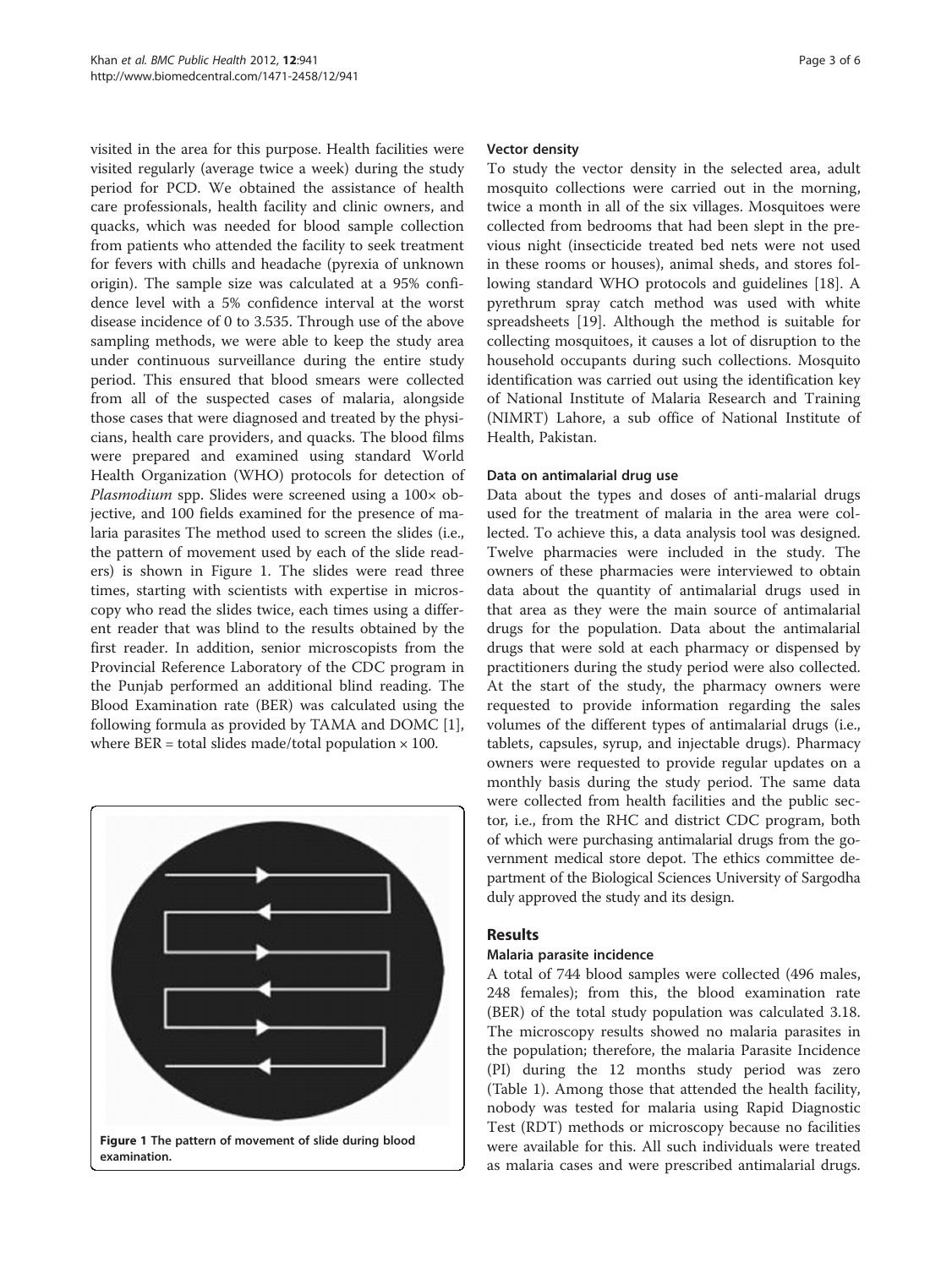| Page 4 of 6 |
|-------------|
|-------------|

| Sr. No.        |                | Sampling site                                                             | No. Of  |                | Gender         | <b>Results</b> | BER*         |      |  |  |  |
|----------------|----------------|---------------------------------------------------------------------------|---------|----------------|----------------|----------------|--------------|------|--|--|--|
|                |                |                                                                           | samples | <b>Male</b>    | Female         | P.falciparum   | P. vivax     |      |  |  |  |
|                | <b>ACD/MBS</b> | Village 46 SB                                                             | 261     | 164            | 97             | $\Omega$       | $\Omega$     | 3.08 |  |  |  |
| $\overline{2}$ |                | Village 115 SB                                                            | 75      | 58             | 17             | 0              | $\mathbf{0}$ | 1.57 |  |  |  |
| 3              |                | Village 58-A(SB)                                                          | 75      | 52             | 23             | $\Omega$       | $\Omega$     | 2.37 |  |  |  |
| 4              |                | Village 58B (SB)                                                          | 36      | 24             | 12             | $\Omega$       | $\Omega$     | 1.14 |  |  |  |
| 5              |                | Village 59 SB                                                             | 40      | 31             | 9              | $\Omega$       | $\Omega$     | 1.38 |  |  |  |
| 6              |                | Village 47 SB                                                             | 25      | 18             | $\overline{7}$ | $\Omega$       | $\Omega$     | 2.71 |  |  |  |
| 7              | P CD           | <b>Health Facilities</b>                                                  |         | 149            | 83             | $\Omega$       | $\Omega$     |      |  |  |  |
|                | <b>Total</b>   |                                                                           | 744     | 496            | 248            | 0              | 0            | 3.18 |  |  |  |
|                | P CD           | Age wise breakup of 232 PCD study subject (who visited health facilities) |         |                |                |                |              |      |  |  |  |
|                |                | Less than 1 year                                                          | 5       | $\overline{4}$ |                | $\mathbf 0$    | $\mathbf{0}$ |      |  |  |  |
|                |                | 1-5 years                                                                 | 33      | 23             | 10             | $\Omega$       | $\Omega$     |      |  |  |  |
|                |                | 6-13 years                                                                | 79      | 51             | 28             | 0              | $\mathbf{0}$ |      |  |  |  |
|                |                | 14 & above                                                                | 115     | 71             | 44             | $\Omega$       | $\Omega$     |      |  |  |  |

<span id="page-3-0"></span>Table 1 Detail of blood samples and their result for malaria microscopy in rural areas of Sargodha Pakistan

Sr.No: Serial Number.

BER: Blood Examination Rate.

ACD: Active Case Detection. MBS: Mass Blood Survey.

PCD: passive case detection.

The antimalarials mainly prescribed to them were Chloroquine, Sulfadoxine-pyrimethamine, Artemether and Lumefantrine- Artemether.

# Vector density

Vector density studies were carried out in all of the six villages in the study area. Living rooms (43), stores (23), and animal sheds (32) were screened for the presence of Anopheles mosquitoes. Mosquito density was highest in the animal sheds, followed by the stores, then the living rooms. No malarial vectors were found in any of the above three types of dwellings. However, Culex mosquitoes were collected from such places. The ratio of male to female Culex spp. calculated is provided in Table 2.

### Data on antimalarial drug use

Table [3](#page-4-0) shows the data for antimalarial drugs used. The types and formulations of the drugs sold and used in the study area included, tablets (Chloroquine, Sulfadoxinepyrimethamine, Amodiaquine), syrups (Chloroquine, Sulfadoxine-pyrimethamine, Amodiaquine), capsules (Artemether, Lumefantrine-Artemether), and injections (Artemether and Chloroquine). The total cost calculated for the above antimalarials was PKR. 31,831/-(approximately 400 US\$), 24,460/-(approximately 300 US \$), 15,520/-(approximately 200 US\$) and 8500/- (approximately 100 US\$), tablets, syrups, capsules and injections respectively. The above figures were calculated based on the price of single tablet, syrup, capsule

|  |  |  | Table 2 Vector density data of <i>Anopheles</i> mosquitoes in rural areas of Sargodha Pakistan |
|--|--|--|------------------------------------------------------------------------------------------------|
|--|--|--|------------------------------------------------------------------------------------------------|

| Sr. No. | Site of                 | No. of rooms |          |         | No. of Anopheles/Room |                                 |              |          |             |              |          |          |             | No. Culex spp./Room |          |              |      |      |      |     |     |      |
|---------|-------------------------|--------------|----------|---------|-----------------------|---------------------------------|--------------|----------|-------------|--------------|----------|----------|-------------|---------------------|----------|--------------|------|------|------|-----|-----|------|
|         | collection<br>(Village) | LR*          | $S^{**}$ | $AS***$ |                       | A. culicifacies<br>A. stephensi |              |          |             |              |          | Male     |             |                     | Female   |              |      |      |      |     |     |      |
|         |                         |              |          |         |                       | Male                            |              |          |             | Female       |          | Male     |             | Female              |          |              |      |      |      |     |     |      |
|         |                         |              |          |         | LR                    | s                               | AS           | LR       | s           | AS           | LR       | S        | AS          | LR                  | s        | AS           | LR   | s    | AS   | LR  | s   | ΑS   |
|         | 46 SB                   | 17           | 8        | 9       | 0                     | 0                               | 0            |          |             |              |          |          |             | 0                   | 0        | 0            | 273  | 513  | 1321 | 197 | 222 | 464  |
| 2       | 115 SB                  |              | 4        | 4       | 0                     | 0                               | 0            | $\Omega$ | 0           | $\mathbf{0}$ | 0        | $\Omega$ | $\Omega$    | $\Omega$            | 0        | 0            | 381  | 311  | 607  | 146 | 143 | 115  |
| 3       | 58-A SB                 | 5            | 3        | 5       | 0                     | $\Omega$                        | $\mathbf{0}$ | $\Omega$ | $\mathbf 0$ | $\mathbf 0$  | $\Omega$ | $\Omega$ | $\circ$     | 0                   | 0        | 0            | 217  | 276  | 593  | 139 | 65  | 114  |
| 4       | 58-B SB                 | 4            | 3        | 4       | 0                     | $\Omega$                        | $\Omega$     | $\Omega$ | $\Omega$    | $\mathbf{0}$ | $\Omega$ | $\Omega$ | $\Omega$    | $\Omega$            | $\Omega$ | $\Omega$     | 29   | 271  | 297  | 44  | 28  | 133  |
| 5.      | 59 SB                   | 5            |          | 6       | 0                     | $\Omega$                        | 0            | $\Omega$ | 0           | $\mathbf{0}$ | $\Omega$ | $\Omega$ | $\mathbf 0$ | 0                   | 0        | $\mathbf{0}$ | 393  | 85   | 511  | 87  | 36  | 237  |
| 6       | 47 SB                   | 5            | 3        | 4       | 0                     | 0                               | $\Omega$     | $\Omega$ | $\Omega$    | $\mathbf{0}$ | 0        | $\Omega$ | $\Omega$    | $\Omega$            | $\Omega$ | $\Omega$     | 131  | 175  | 179  | 66  | 53  | 97   |
|         | <b>Total</b>            | 43           | 23       | 32      | 0                     | 0                               | 0            | 0        | 0           | 0            | 0        | 0        | 0           | 0                   | 0        | 0            | 1524 | 1631 | 3508 | 679 | 547 | 1160 |

Sr. No, Serial Number.

\* LR, Living room.

\*\*S, Store.

\*\*\*AS, Animal Shed.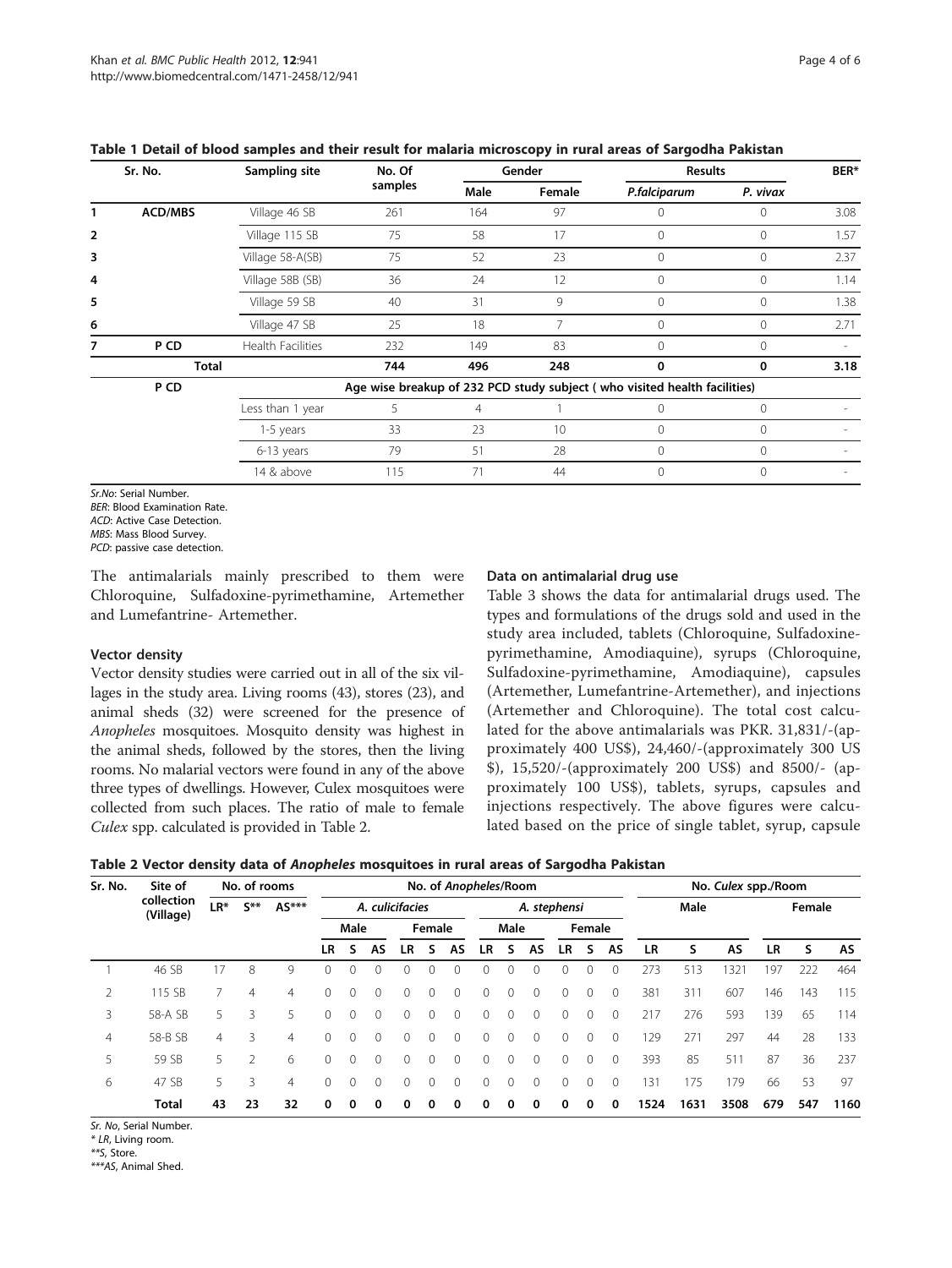<span id="page-4-0"></span>Table 3 Detail of antimalarials used in rural areas of district Sargodha Pakistan

| Antimalarial              | <b>Tablet</b> | Syrup               | Capsule | Injection |
|---------------------------|---------------|---------------------|---------|-----------|
| Chloroquine               | 16000         | 500                 | 0       | 140       |
| Sulfadoxine-pyrimethamine | 3450          | 340                 | 0       | 0         |
| Amodiaguine               | 2150          | 315                 | 0       | 0         |
| Artemether                | $\Omega$      | 0                   | 332     | 30        |
| Lumefantrine Artemether   | $\Omega$      | 0                   | 90      | $\Omega$  |
| Total                     | 21600         | 1155                | 422     | 170       |
| Cost (PKR)                | $31.831/-$    | 24, 460/- 15, 520/- |         | 8500/-    |
| Cost (Approximate US \$)  | 400*          | 300                 | 200     | 100       |

\* 1 US\$ = 81.5 PKR (Forex conversion rate in Aug 2009).

or injection multiplied by the total number of the item sold or consumed, and then summarized by the cost of each group separately.

#### **Discussion**

Malaria in Pakistan has low to high endemicity. Areas with high endemicity include FATA, Baluchistan and KPK, whilst malaria endemicity in the Punjab is relatively low [[1\]](#page-5-0). The major factors underlying the high malaria endemicity in FATA, Baluchistan and KPK include, for example, variations in seasonal malaria transmission, drought, hydrological change, population movement, drug resistant parasites and insecticide resistant vectors.

As malaria can be fatal, the general use of antimalarial drugs in malaria endemic countries is common. Before the Roll Back Malaria (RBM) program was implemented, the presumptive treatment of PUO cases remained a component of national policy implemented throughout country, including the Punjab. However, with the launch of the RBM program in 2003, the emphasis changed to one of its component "Early diagnosis and Prompt treatment" of malaria as part of the national health policy. According to National Treatment Guidelines, antimalarials should be given or prescribed after diagnosis, and presumptive treatment should be avoided as it may lead to parasite resistance and possible treatment side effects. However, whether effective communication of this policy to health providers and pharmacies has been successful is an open question. Hence, malaria is still overdiagnosed and excessive use of antimalarial drugs continues in the areas where there is no access to laboratory facilities to obtain an accurate diagnosis of malaria [\[16\]](#page-5-0).

General and specific blood surveys along with vector density studies are the key tools for better surveillance of malaria. Use of such approaches, would direct malaria control strategies (i.e. proper use of antimalarial drugs and target-oriented use of insecticides) to the areas that need them. Such data would help health authorities to prioritize and allocate scare resources appropriately so that better health facilities are available in areas that

need them. This is particularly important in third world countries where resources are scarce.

In this study, we chose an area of Pakistan, in the Sargodha district, to evaluate the use of antimalarials in relation to the prevalence of malaria. Use of insecticide treated bed nets is not practiced in the area, being an area with no malaria case history since 2004. Similarly, no insecticide spraying has been carried out in the area since that time. However, people do use various kinds of mosquito repellents to avoid being bitten by mosquitoes.

During the present study, Plasmodium spp were not observed in any of the blood films from the sampled population. However, microscopy does have limitations for detection of parasites in areas with very low parasite prevalence. The BER was 3.18 for this area, a value that is higher than the value recommended for surveillance purposes [\[1](#page-5-0)]. No cases of malaria were recorded in this area during the study period. These results are in accordance with data from the CDC program of the Health Department, Government of Punjab, wherein no cases of malaria have been reported since May 2004. However, our study was not intended to determine if malaria had been eliminated from the area, which could only be determined by a more extensive survey.

Consistent with the above findings, no An. culicifacies or An. stephensi mosquitoes were found in any of the areas sampled in the six villages. However, relatively large numbers of *Culex* mosquitoes were found. Among the Culex species collected, the ratio of male to female mosquitoes was very high. Culex densities were very high in animal sheds compared to stores and living rooms, which may reflect the feeding preference of these mosquitoes. In contrast, absence of Anopheline mosquitoes at the sampling sites might suggest that ecological factors, such as habitat competition (e.g., competitive exclusion) might exist. The use of pyrethrum spray for catching mosquitoes is a good method for collecting endophilic mosquitoes at rest indoors and provides good estimates of the mean mosquito density per house in a given area. However, it will miss mosquitoes that leave houses immediately after feeding, or include those that enter after feeding outdoor on another host. Anopheline mosquitoes in this area are not known to be resistant to pyrethroid insecticides; therefore, the absence of malaria vectors in the area during the study period provides important evidence to support the lack of parasites observed on blood films during the study period (PI =0).

Our data revealed that a considerable quantity and range of antimalarial were used to treat misdiagnosed malaria. Tablets constituted the largest number of antimalarials sold or used (21,600), whilst syrups (1155), capsules (422), and injections (170) were sold or used less frequently. The total amount spent by the local population on antimalarials was 79, 311/-PKR